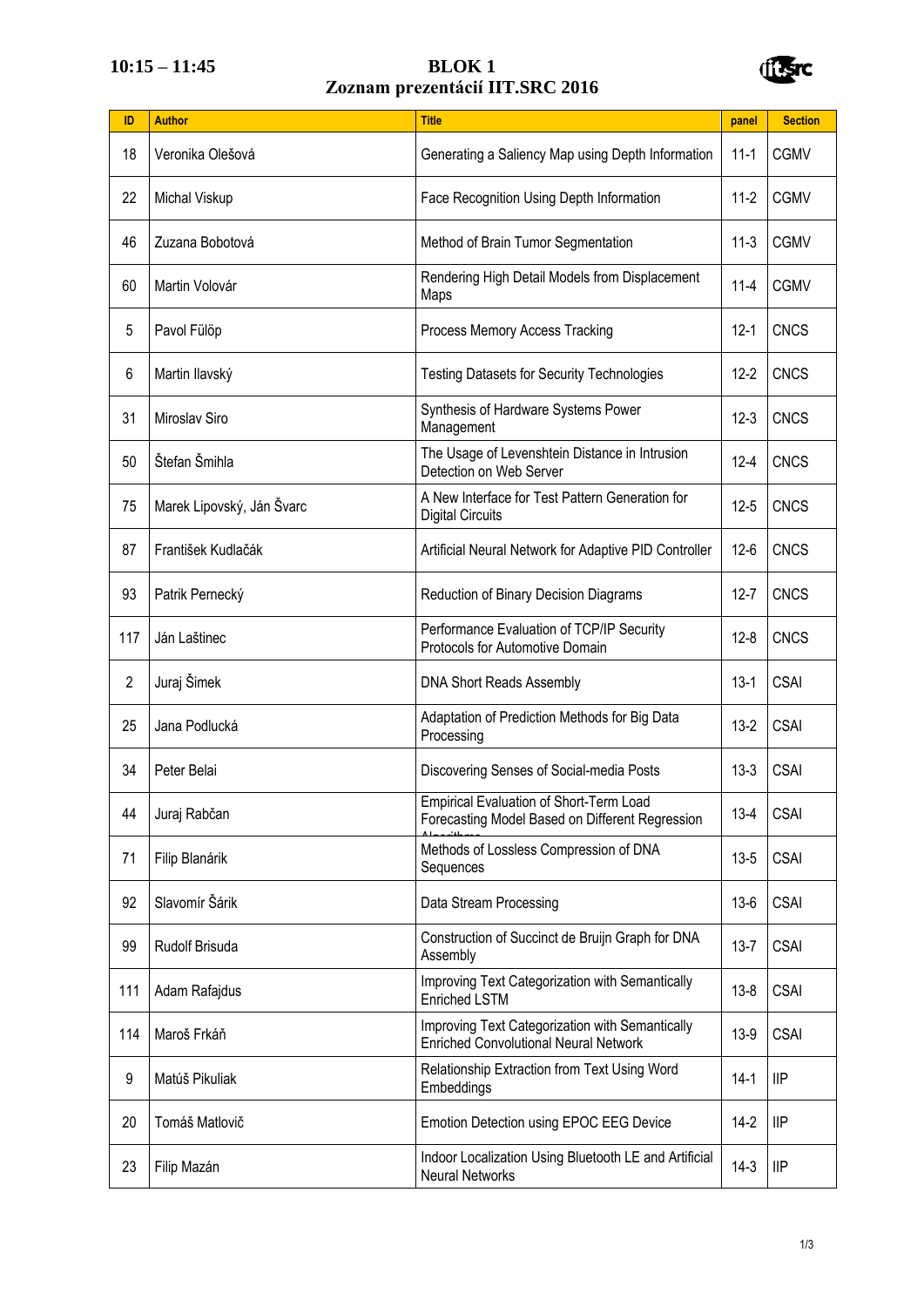## **10:15 – 11:45 BLOK 1 Zoznam prezentácií IIT.SRC 2016**



| ID  | <b>Author</b>        | <b>Title</b>                                                                             | panel     | <b>Section</b> |
|-----|----------------------|------------------------------------------------------------------------------------------|-----------|----------------|
| 30  | Mária Dragúňová      | Considering Human Visual Search Abilities in Eye<br><b>Tracking User Studies</b>         | $14 - 4$  | IIP            |
| 36  | Matej Liskovec       | Beacon Based Localization Refined by Outputs<br>from Mobile Sensors                      | $14-5$    | <b>IIP</b>     |
| 40  | Patrik Berger        | Processing EEG Signal for P300 Detection                                                 | 14-6      | IIP            |
| 48  | Michal Blanárik      | Named Entity Recognition and Merging Inflected<br>Forms of Named Entities                | 14-7      | llP            |
| 54  | Tomáš Juhaniak       | Robust Detection of User's Cognitive Load Using<br>Personalized Pupillary Response Model | 14-8      | llP            |
| 89  | Juraj Petrík         | PerfectPlaggie: Source Code Plagiarising Tool                                            | 14-9      | llP            |
| 102 | Marek Roštár         | Similarities in Source Codes                                                             | $14 - 10$ | 1IP            |
| 108 | Jakub Ševcech        | Alphabet Size Reduction for Symbolic Time Series<br>Representation                       | $14 - 11$ | IIP            |
| 11  | Martin Olejár        | Software Model Synchronization for Small Teams                                           | $15-1$    | <b>SE</b>      |
| 12  | Bálint Csóka         | Modelling Experts Based on Software Related<br><b>Tasks and Latent Topics</b>            | $15 - 2$  | <b>SE</b>      |
| 17  | Barbora Brocková     | Task Assignment Prediction in Software Project<br>Management                             | $15-3$    | <b>SE</b>      |
| 57  | Jakub Ondik          | Detecting Defects in Software Models of Small<br>Teams                                   | $15 - 4$  | <b>SE</b>      |
| 62  | Tomáš Frťala         | <b>Transforming Organizational Patterns</b>                                              | $15 - 5$  | <b>SE</b>      |
| 95  | Michal Bystrický     | Evaluation of Approaches Preserving Use Cases in<br>Code                                 | $15 - 6$  | <b>SE</b>      |
| 115 | <b>Richard Belan</b> | Transformation from the Heavy Desktop Client to<br>the Lightweight Web Application       | $15 - 7$  | <b>SE</b>      |
| 4   | Peter Gašpar         | Linking Multimedia to Microblogs for Metadata<br>Extraction                              | $16-1$    | <b>WSE</b>     |
| 13  | Veronika Balážová    | Usability Testing of Navigation on a Bank Website                                        | $16 - 2$  | <b>WSE</b>     |
| 29  | Martin Šustek        | Utilization of Large Volume Data Processing in<br>Domain of Paid Internet Content        | $16-3$    | <b>WSE</b>     |
| 38  | Martin Mocko         | Frequent Item Mining Comparison on Data Streams                                          | $16 - 4$  | <b>WSE</b>     |
| 58  | Viktória Lovasová    | Recommendation of Solved Questions from<br>Archives in CQA Systems                       | $16 - 5$  | <b>WSE</b>     |
| 59  | Mário Hunka          | Analysis of User Activities in Web Browser                                               | $16-6$    | <b>WSE</b>     |
| 78  | Patrik Hlaváč        | Impact of Characteristics of Individuals on<br>Evaluating the Quantitative Studies       | $16 - 7$  | <b>WSE</b>     |
| 88  | Martin Svrček        | Hybrid Personalized Explanation of<br>Recommendations                                    | $16 - 8$  | <b>WSE</b>     |